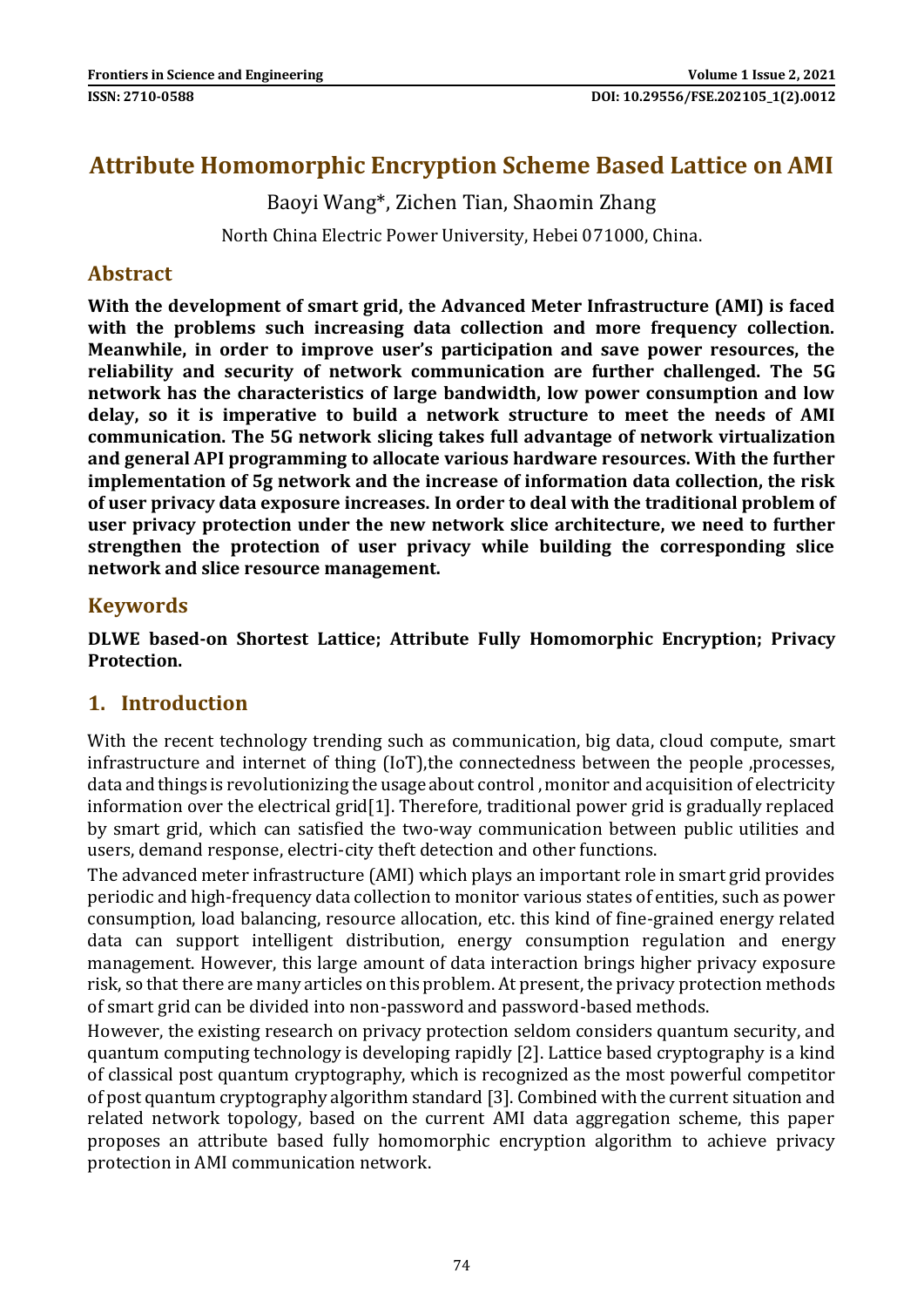# **2. Methodology**

The communication network in AMI is composed of smart meter, data concentrator, communication carrying network and data monitoring management system, and its structure is as follows:



As shown in Figure 1, the data exchange in AMI network is that multiple smart meters are uploaded to the data concentrator. The data concentrator obtains and integrates the corresponding meter data, and then packages and sends the data to the measurement data management system by the com-munucation network which is generally attached to the wireless network provided by the communication service provider, thus we can call the network slice to use the communication resources in the wireless network, to reduce the system overhead and improve the reliability of the communication network.

### **2.1. System initialization algorithm**

In the initial algorithm of the system, the power grid company generates a security parameter  $(1^n)$  for a specific data concentrator and sends it to the communication network with the identity information DH of the corresponding concentrator, and generates a public parameter Pp and master key Mk:

(1) The network slice transforms the concentrator identity information DH into a label matrix H and makes h equal to an identity matrix. The auxiliary matrix  $G_n$  is called and a random uniform distribution matrix A=[A'|G<sub>n</sub>-A'T<sub>A</sub>] $\in \mathbb{Z}_q^{n \times m}$  is generated randomly, where T<sub>A</sub> is a access policy function of a joint H. Generate a matrix pair  $(a, T_A)$ 

(2) Then, K random uniform matrices  $B_i \in \mathbb{Z}_q^{n \times n}$  are generated as the common class of

corresponding attribute values of each meter.

(3) Select a uniform random vector  $\mathfrak{u}\in \mathbb{Z}_{a}^{n}$ .

(4) Output public parameter Pp=  ${A, B_{i(1\le i\le k)}, u}$  and public key Mk =  $(T_A)$  and transfer them to the corresponding data concentrator

### **2.2. Meter private key generation**

A meter registers with the corresponding gateway, sends a registration request, and the concentrator sends the obtained public parameter Pp, main public key Mk, and security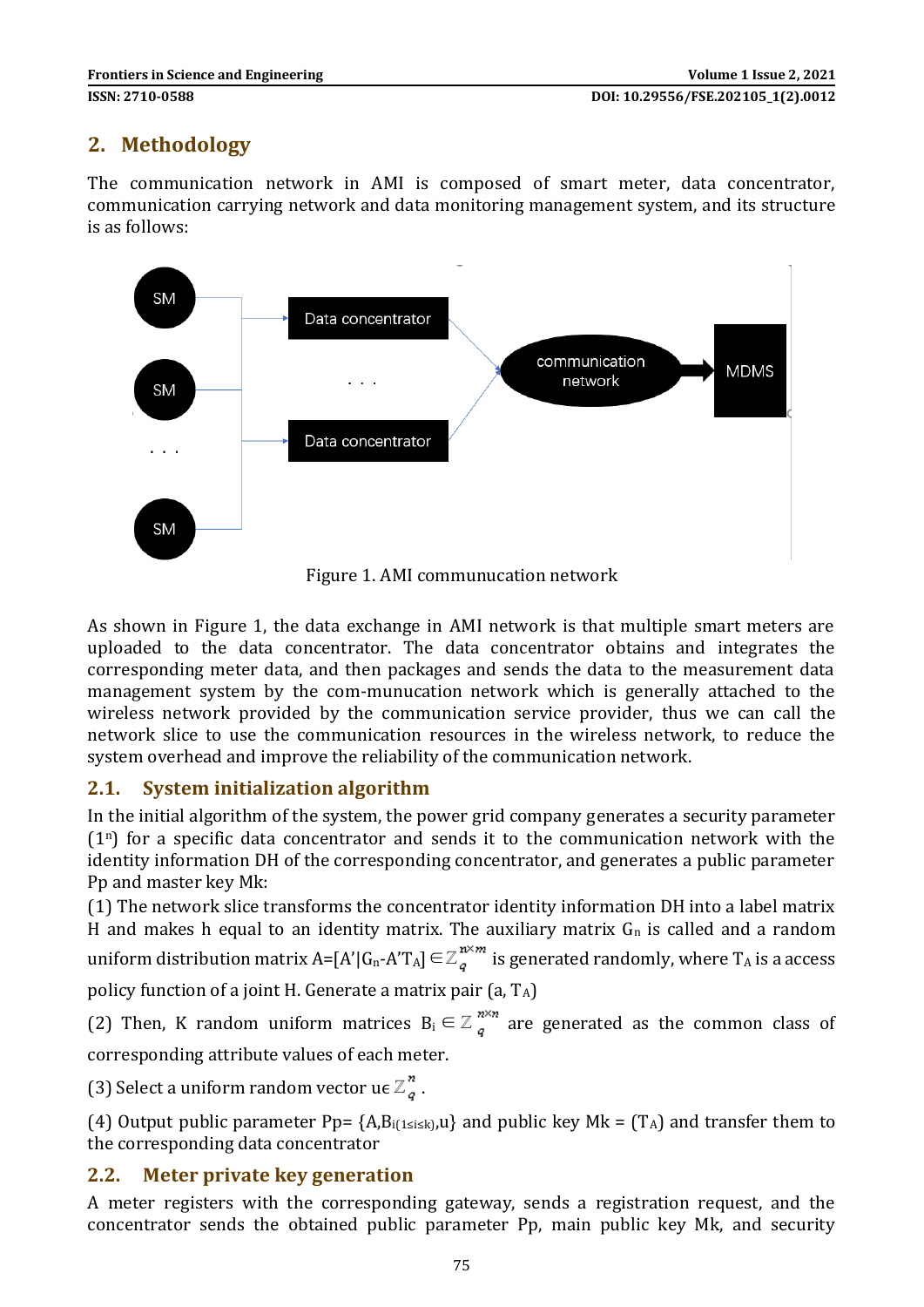parameter  $(1^n)$  of the corresponding power grid to the corresponding meter. The meter generates the corresponding private key Sk.

(1) For the security parameter (1<sup>n</sup>), the corresponding attribute u = PUF (1<sup>n</sup>) is generated by physical non clonable function and sent to the data concentrator to generate the threshold value W, and an attribute column  $L = {Li}$  (Li  $\in$  Si) is generated.

(2) The label H =  $\sum_{\forall v_i, \epsilon L} B_i H(v_{i,j})$  is obtained by calculating each attribute value on L, where

H (x) is a full rank hash function  $\mathbb{Z}_q^n \to \mathbb{Z}_q^{n \times n}$  that can be calculated in polynomial time (nLogq).

(3) Let H' be H minus an identity matrix, and calculate  $A_L = A + [0|B_LG_n] = [A'|H'G_n - A'T_A]$ 

(4) Add a Gaussian parameter σ to H', G<sub>n</sub>, T<sub>A</sub>, Uand σ The output vector  $r_L \in \mathbb{Z}_q^{\frac{1}{m}+\bar{n}}$  satisfies

 $H'r<sub>L</sub>=u.$ 

(5) Output Sk =  ${r<sub>L</sub>}$  as the private key for the meter.

### **2.3. Electricity information encryption**

When the meter needs to send data to the data concentrator, it needs to match the threshold value first, and then obtain the corresponding access rights to encrypt the user data and send the ciphertext to the data concentrator.

# (1) For each attribute in the threshold value W,  $H_w' = \sum_{w_i} \sum_{j \in W} B_j H(v_{i,j})$ , Hw is calculated as

Hw' minus an identity matrix, and  $A_w=A+[0|B_wG_n]=[A'|B_wG_n-A'T_A]$ 

(2) Select a random uniform matrix  $S \in \mathbb{Z}_q^{n \times M}$ .

(3) An error matrix  $E = (e_1,..., e_M)$  and an error term  $e_0$  are generated from a distribution  $\mathfrak{X}^M$ , and send it to the corresponding meter.

(4) The meter calculates the ciphertext of power consumption information

$$
\mathsf{C} = \left[ \begin{array}{c} \mathbf{u}^{\mathrm{T}} \\ \mathbf{A}_{\mathrm{W}}^{\mathrm{T}} \end{array} \right] s + \left[ \begin{array}{c} e_0^{\mathrm{T}} \\ E \end{array} \right] + \text{plmes } G \in \mathbb{Z}_q^{(1+m)\times M} \pmod{q}
$$

### **2.4. Data aggregation encryption**

The data concentrator obtains the ciphertext data C sent by the meter, and outputs a new ciphertext data cmesf by combining with the ciphertext data  ${C_1,...,C_i}$  sent by other k-1 meters, and satisfies decrypt (Pp,  $C_f$ ,  $SK_L$ ) = f (M<sub>1</sub>, M<sub>2</sub>,..., M<sub>i</sub>). The ciphertext satisfies the

1.additive homomorphism:  $C_f$ <sup>+</sup> =  $C_1$  +  $C_2$ 

2. multiplicative homomorphism:  $C_f$ \*= $C_1 \cdot G^{-1}(C_2)$ 

Then the multiplication result of K ciphertext homomorphisms is:

 $C_f = C_1 \cdot G^{-1}(C_2 \cdot G^{-1}(\cdots C_{k-1} \cdot G^{-1}(C_k)))$ 

### **2.5. Decryption**

The data concentrator uploads the collected data to the communication network, and the network slice detects it. After calculation, it matches the corresponding information and confirms that the information is uploaded by the correct gateway or data concentrator. Then, the corresponding public parameter Pp, ciphertext C and the corresponding master keyMk are aggregated to decrypt the data, so as to obtain the corresponding power consumption data plmes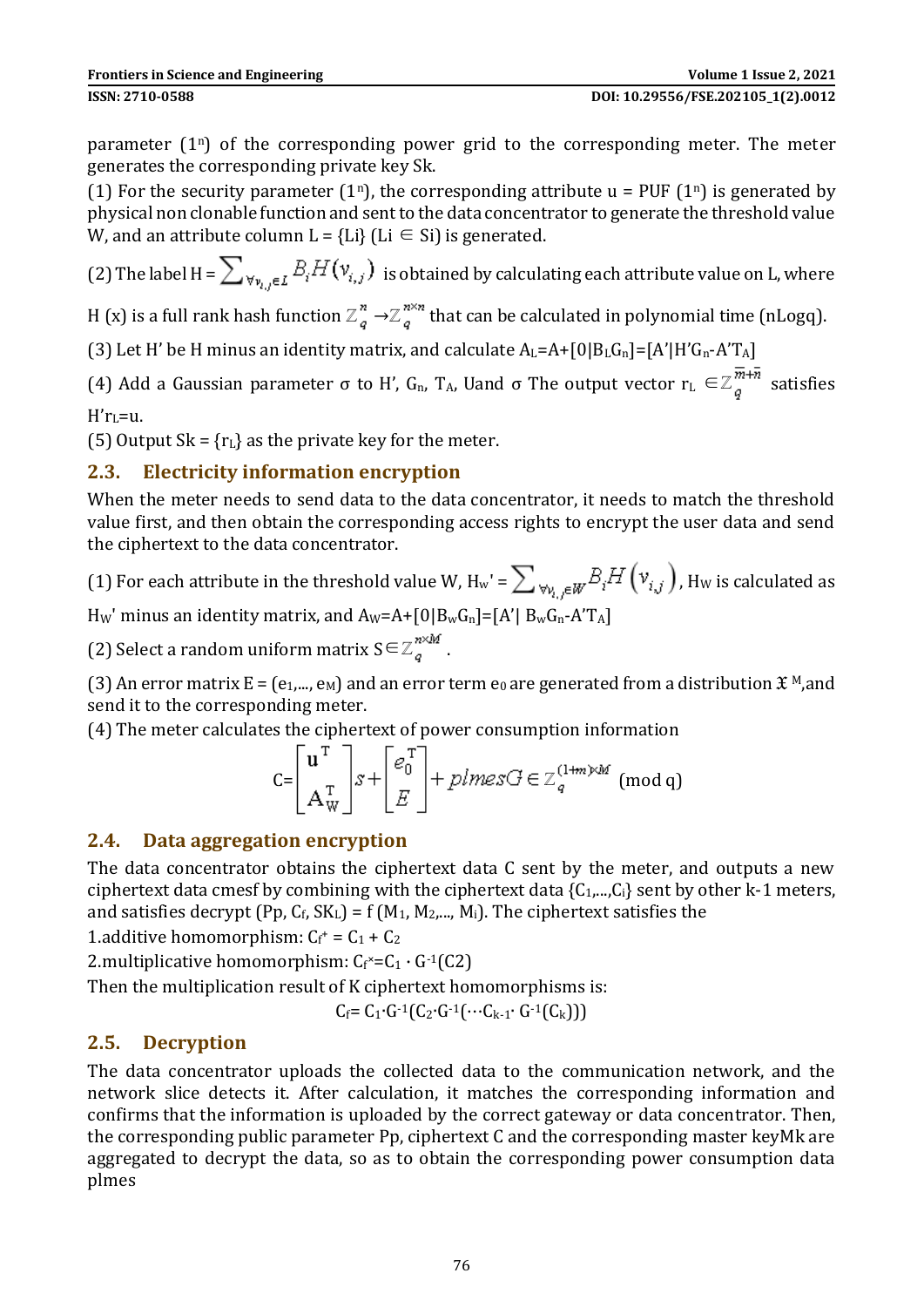(1) Corresponding to the attribute value in the attribute list and the master key, a matrix  $v=[1,-1]$  $Mk$ )∈ $\mathbb{Z}^{\frac{1+m}{q}}$ 

(2)  $g_i$  is defined as the i-th column of G,  $C_i$  is the i-th column of C. At the same time, according to the i-th element e<sup>i</sup> of error matrix E, it is calculated:

$$
x_i = v^T Cimes_i = plmes_i v^T g_i + v^T \begin{bmatrix} e_i \\ e_0 \end{bmatrix}.
$$

(3) The plaintext data  $M_i = [x_{i-1}/g_{i-1}]$  is obtained.

### **3. Security Analysis**

### **3.1. Accuracy of encryption algorithm**

According to the homomorphism of the above encryption algorithm, we can calculate the following:

$$
v^{T}(C_{1}+ C_{2}) = (M_{2} + M_{1})v^{T} G + v^{T}(\overline{E_{1}} + \overline{E_{2}})
$$
  

$$
v^{T}(C_{1} \cdot G^{T}(C_{2})) = M_{1}v^{T} M_{2}v^{T} G + v^{T}(M_{1} \overline{E_{2}} + \overline{E_{1}} \cdot G^{T}(C_{2}))
$$

At the same time, we can see that the error term after calculation depends on the original error term,  $M_1$  and  $G^{-1}$ , where  $G^{-1}$  is a matrix of  $M_1(0,1)^{M \times M}$ , so the growth value depends significantly on M1.Thus the increase and change of error mainly depends on homomorphic multiplication. In order to ensure the accuracy of encryption, we carry out homomorphic multiplication of multiple ciphertexts:

$$
v^{T}C_{1} \cdot G \cdot ^{1}[(C_{2} \cdot G \cdot ^{1}(\cdots C_{k-1} \cdot G \cdot ^{1}(C_{k}))) = P_{1}P_{2} \cdots P_{k}v^{T} G + v^{T} \overline{E_{f}}],
$$

Then we set  $E_{f,i}$  is the i-th column of  $E_f$ ,  $\frac{}{\rm E}$  $=\begin{bmatrix} e_{0,i} \\ e_i \end{bmatrix}$  $\left[e_i\right]$  is the i-th column of  $\overline{E}$ , and based on the

Electricity information encryption we can calculate the following:

$$
P_f = \left[\frac{v^T C_{f,t-1}}{g_{t\cdot 1,1}}\right] = \left[\frac{P_f g_{t\cdot 1,1} + v^T \overline{E_{f,t-1}}}{g_{t\cdot 1,1}}\right] = \left[P_f + \frac{v^T \overline{E_{f,t-1}}}{g_{t\cdot 1,1}}\right]
$$

Therefore, in order to ensure the accuracy of the encryption algorithm, it must be  $\frac{v^T \overline{E_{f,t-1}}}{z}$  $\frac{L_{f,t-1}}{g_{t-1,1}}$  less than 1/2, as the error  $v^T \overline{E_{f,t-1}}$  must be less than q/8.

Then we calculate the error term:  $v^T \overline{E_{f,t-1}} \le |vT(0(1) \cdot \sqrt{M}+1) \overline{E_{t-1}}| = B(0(1) \cdot \sqrt{M}+1)(1+\sigma m)$ . When the  $\sigma \ge \sqrt{m}\omega(\sqrt{\log q})||\widetilde{G_n}||$ , it must be that  $(0(1)\sqrt{M}+1)(1+\sigma m) < q/8$ , so the accuracy of encryption algorithm is guaranteed.

#### **3.2. Security of encryption algorithm**

First, according to the problem DLWE<sub>n,q, $\chi$ </sub>, let's make such an extension: let S = (s1,s2,…,sm)  $\in$  $\mathbb{Z}_q^{n\times M}$  and A=(a1,a2,…,am)  $\in\mathbb{Z}_q^{n\times m}$ ,  $\chi$  Is a distribution on  $\mathbb{Z}$ ,  $\mathrm{e_j}$ =(e<sub>1,j,</sub>e<sub>2,j</sub>,…,e<sub>m,j</sub>) $^\mathrm{T}$  is an error term on  $\chi^m$ . If problem DLWE<sub>n,q,x</sub> it is true, then(A,A<sup>T</sup>S+E) and (A,  $\mathbb{Z}_q^{n\times M}$ ) are indistinguishable in distri- bution.

Proof: Let M =2, if there is a PPT algorithm  $\mathscr{T}1$  can easily distinguish the (A,ATS+E) and (A,  $\mathbb{Z}_q^{n \times M}$ ), then we build a PPT algorithm  $\mathcal{F}2$  based on  $\mathcal{F}1$  to solve the problem DLWEn, q, $\chi$ . Samples(A,b1) were extracted from (A, ATs1+e1)and(A,  $\mathbb{Z}_q^m$ ) to form the A2 distribution. A2 random sampling  $r \in \{0,1\}$ . When  $r = 1$ ,  $\Re$  random sampling  $S2 \in \text{and error term } E2 \leftarrow \chi \text{ m}$ . After calculation, ATs2+e2 is added to the original sample to form a new distribution (A, ATs1+e1, ATs2+e2) When r = 0, then a random uniform vector b2  $\in \mathbb{Z}_q^m$  is selected, and the samples are placed to form (A,b1,b2). Finally, the new element in  $A2$  is input into  $\mathscr{F}1$ . If  $\mathscr{F}1$  determines that the sample comes from  $(A, \mathbb{Z}_q^m, \mathbb{Z}_q^m)$ , then  $\mathscr{F}2$  can also determine that the same sample comes